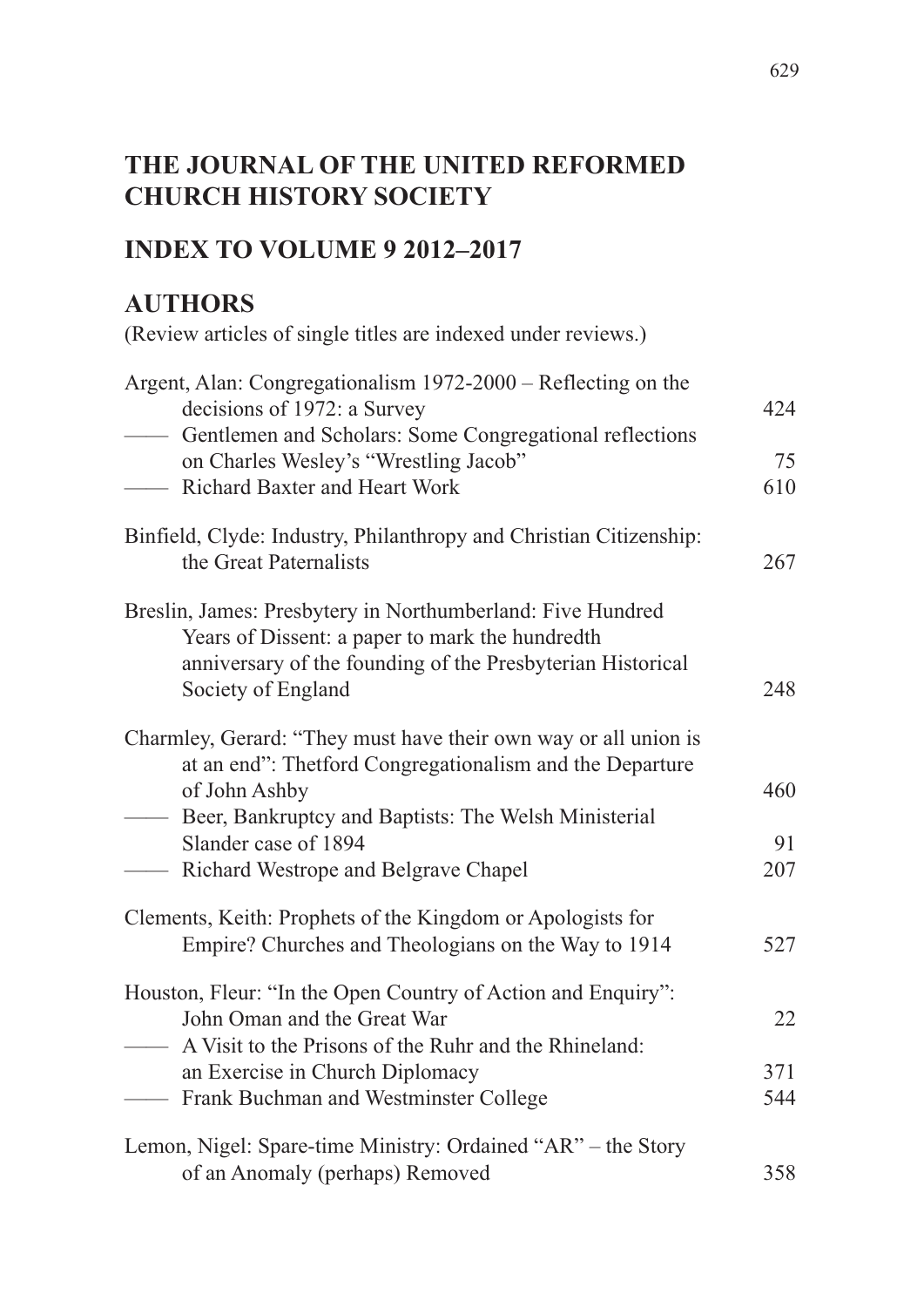| Lovibond, Malcolm: The Setting for Puritan Worship in<br>Westminster Abbey, 1650-1660                                                                                                                             | 185        |
|-------------------------------------------------------------------------------------------------------------------------------------------------------------------------------------------------------------------|------------|
| Morgans, John I.: "The honest heretique": William Erbery (1604-<br>1654)                                                                                                                                          | 395        |
| Orchard, Stephen: From 1660-1662: A Story of Disappointed<br>Hopes<br>- James Gawthorn and Derbyshire Congregationalism                                                                                           | 143<br>3   |
| Ottewill, Roger: Revd Samuel Longmore's Pastorate at Bishop's<br>Waltham and Botley Congregational Churches, 1894-1924<br>The Avenue Quartet: Exemplars of Edwardian<br>Congregationalism                         | 598<br>227 |
| Parry, John M.: Working with people of other faiths within the<br>United Reformed Church: an assessment of the Mission<br>and other Faiths Committee                                                              | 408        |
| Peel, David R.: Some Unfinished Business from The Great<br>Ejectment of 1662<br>- The Gifts and Graces of the Moderators                                                                                          | 171<br>480 |
| Pope, Robert: Conscription, Conscience and Building God's<br>Kingdom: Welsh Nonconformists and the Great War                                                                                                      | 575        |
| Sell, Alan P. F.: The Unsung Ministers of Congregationalism's<br>List B                                                                                                                                           | 339        |
| Thompson, David M.: Remembering 1662                                                                                                                                                                              | 154        |
| Tucker, Anthony: "Fathers and Brethren": Addresses by<br>Chairmen of the Congregational Union of England and<br>Wales (1940-1965) and Presidents of the Congregational<br>Church in England and Wales (1966-1972) |            |
| $\frac{1}{\sqrt{2}}$ Part I<br>$\frac{1}{\sqrt{1}}$ Part II                                                                                                                                                       | 42<br>108  |
| Weller, Helen: A moving tale: Archives and Special Collections<br>at Westminster College, Cambridge                                                                                                               | 437        |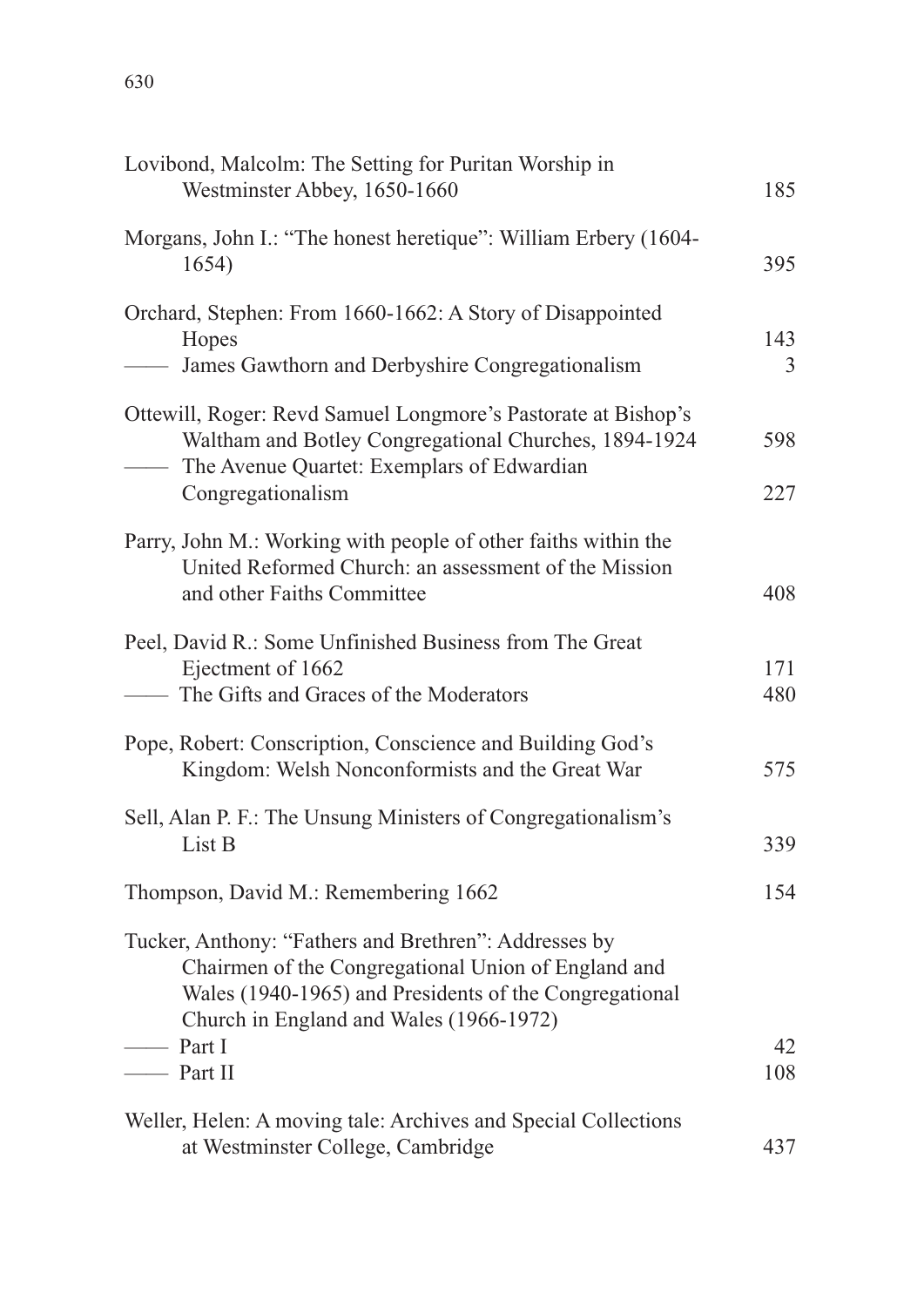#### **OBITUARIES**

| Bocking, Ronald Arthur Hubert | 60  |
|-------------------------------|-----|
| Kaye, Elaine Hilda            | 455 |
| Sell, Alan Philip Frederick   | 519 |

#### **ILLUSTRATIONS**

| St James's, Westminster, plan (1684)              | 195. |
|---------------------------------------------------|------|
| Westminster Abbey carpenter's plan (c.1649)       | 192. |
| Westminster Abbey conjectural plan (1650s)        | 193. |
| Westminster Abbey, coronation of Charles II, 1661 | 196. |

### **REVIEWS**

| Argent, Alan: Elsie Chamberlain: The Independent Life of a                                                      |     |
|-----------------------------------------------------------------------------------------------------------------|-----|
| Woman Minister (2013)                                                                                           | 391 |
| The Nature of the Household of Faith: Some Principles of                                                        |     |
| Congregationalism (2012)                                                                                        | 134 |
| The Transformation of Congregationalism 1900-2000                                                               |     |
| (2013)                                                                                                          | 330 |
| Blundell, Stephen and Freeden, Michael (eds): Mansfield: Portrait<br>of an Oxford College (2012)                | 511 |
| Boone, Clifford B.: Puritan Evangelism: Preaching for Conversion                                                |     |
| in Late Seventeenth-Century English Puritanism as seen in<br><i>the works of John Flavel</i> (2013)             | 449 |
|                                                                                                                 |     |
| Brealey, Michael: Bedford's Victorian Pilgrim: William Hale<br>White in Context (2012)                          | 263 |
|                                                                                                                 |     |
| Brown, Raymond: Spirituality in Adversity: English Nonconformity<br>in a Period of Repression, 1660-1689 (2012) | 199 |
| Charmley, Gervase: The Hope in Hope Street: 200 Years in Hanley                                                 |     |
| (2012)                                                                                                          | 133 |
| Cleveland, Christopher: Thomism in John Owen (2013)                                                             | 202 |
|                                                                                                                 |     |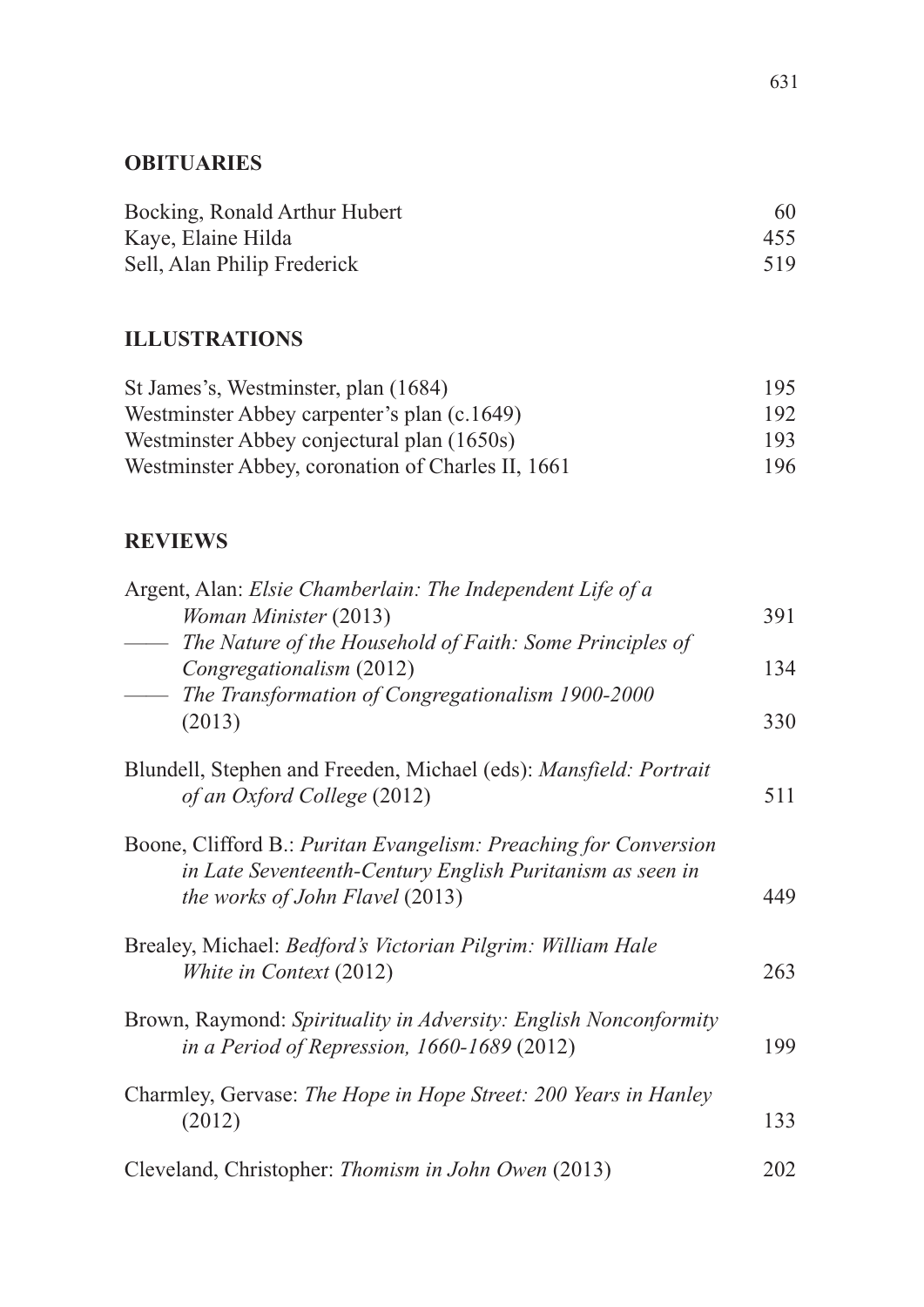| Cooper, Tim: John Owen, Richard Baxter and the Formation of<br>Nonconformity (2011)                                                            | 62  |
|------------------------------------------------------------------------------------------------------------------------------------------------|-----|
| Cosby, Brian H.: John Flavel: Puritan Life and Thought in Stuart<br>England (2014)                                                             | 391 |
| de Gruchy, John W.: John Calvin: Christian Humanist and<br>Evangelical Reformer (2013)                                                         | 513 |
| Fornerod, Anne (ed): Funding Religious Heritage (2015)                                                                                         | 627 |
| Francis, Keith A. and Gibson, William (eds): The Oxford<br>Handbook of the British Sermon 1689-1901 (2012)                                     | 564 |
| Goroncy, Jason: Hallowed Be Thy Name: The Sanctification of All<br>in the Soteriology of P. T. Forsyth (2013)                                  | 389 |
| Green, S. J. D.: The Passing of Protestant England: Secularization<br>and Social Change c.1920-1960 (2012)                                     | 128 |
| Griffiths, Gwyn: Henry Richard: Apostle of Peace and Welsh<br>Patriot (2012)                                                                   | 264 |
| Gunther, Karl: Reformation Unbound: Protestant Visions of<br>Reform in England, 1525-1590 (2014)                                               | 507 |
| Heather, Pat: A Question of Faith: A History of Religious Dissent<br>in Farnham (2010)                                                         | 132 |
| Hessayon, Ariel and Finnegan, David (eds): Varieties of<br>Seventeenth- and Early Eighteenth-Century English<br>Radicalism in Context (2011)   | 382 |
| Hood, Adam (ed): John Oman: New Perspectives (2012)                                                                                            | 136 |
| Husselbee, Lesley and Ballard, Paul (eds): Free Churches and<br>Society: The Nonconformist Contribution to Social Welfare,<br>1800-2010 (2012) | 69  |
| Manetsch, Scott M.: Calvin's Company of Pastors; Pastoral Care<br>and the Emerging Reformed Church, 1536-1609 (2013)                           | 446 |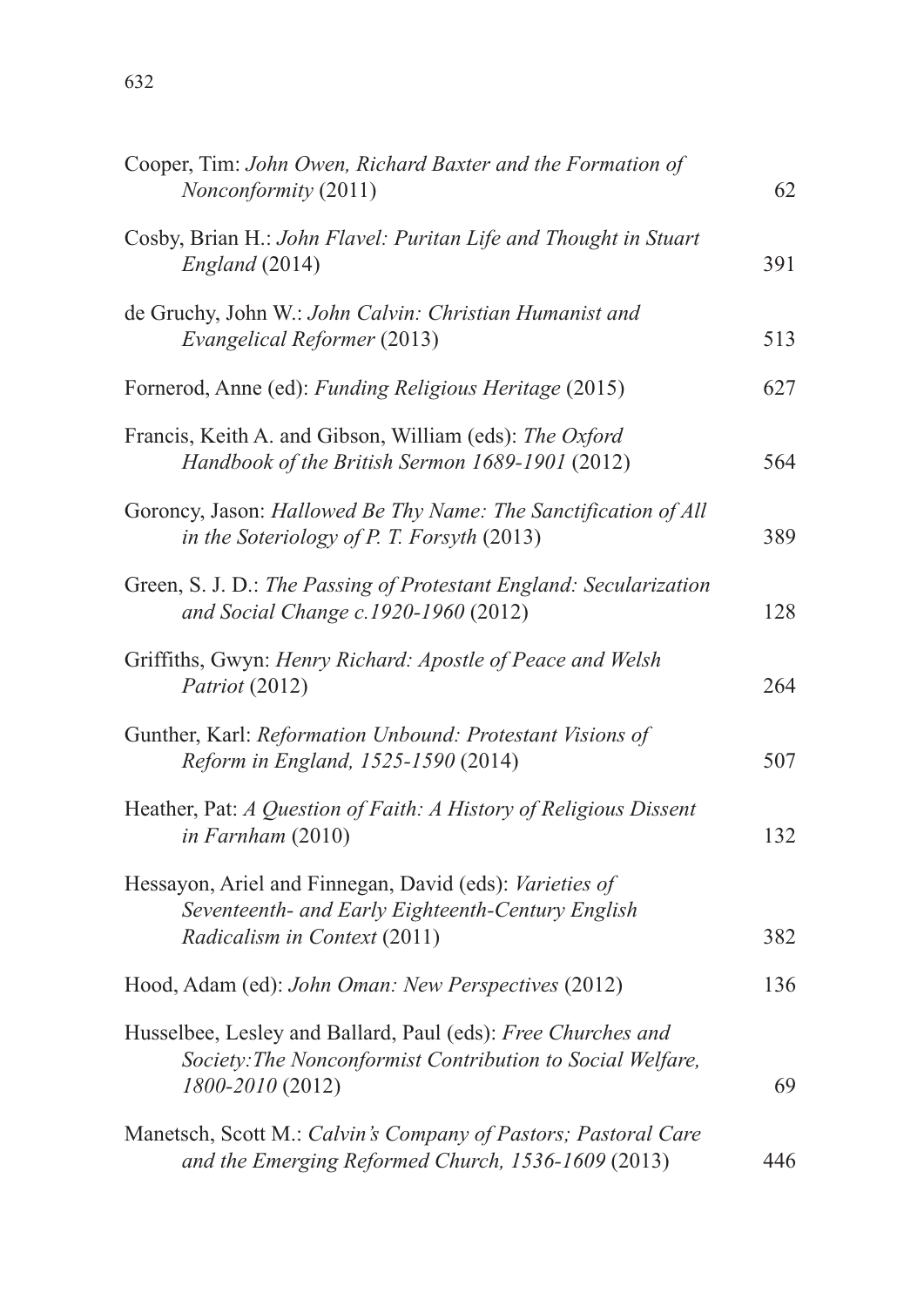| Nevin, John Williamson (ed Linden J. DeBie): The Mystical<br>Presence and The Doctrine of the Reformed Church on the                                  |            |
|-------------------------------------------------------------------------------------------------------------------------------------------------------|------------|
| Lord's Supper (2012)                                                                                                                                  | 123        |
| Norwood, Hugh: William Stephen Gilly: An Exceptionally Busy<br>Life (2014)                                                                            | 626        |
| Parsons, Michael (ed): Aspects of Reforming: Theology and<br>Practice in Sixteenth Century Europe (2013)                                              | 201        |
| Pasquarello III, Michael: God's Ploughman: Hugh Latimer, a<br>'Preaching Life' (1485-1555) (2014)                                                     | 509        |
| Pope, Robert (ed): T&T Clark Companion to Nonconformity<br>(2013)                                                                                     | 447        |
| Prögler, Daniela: English Students at Leiden University, 1575-1650<br>(2013)                                                                          | 450        |
| Rees, Ivor Thomas: Clapham Dissenters: From Persecuted Group<br>to Prestigious Congregation (2015)<br>- Daniel Hughes: The Sledgehammer Pastor (2015) | 570<br>515 |
| Rivers, Isabel and Wykes, David (eds): Dissenting Praise:<br>Religious Dissent and the Hymn in England and Wales                                      |            |
| (2011)                                                                                                                                                | 385        |
| Robbins, Anna M. (ed): Ecumenical and Eclectic, the Unity of the<br>Church in the Contemporary World. Essays in Honour of<br>Alan P. F. Sell (2007)   | 138        |
| Scotland, Nigel: Christianity Outside the Box: Learning from those<br>Who Rocked the Boat (2012)                                                      | 442        |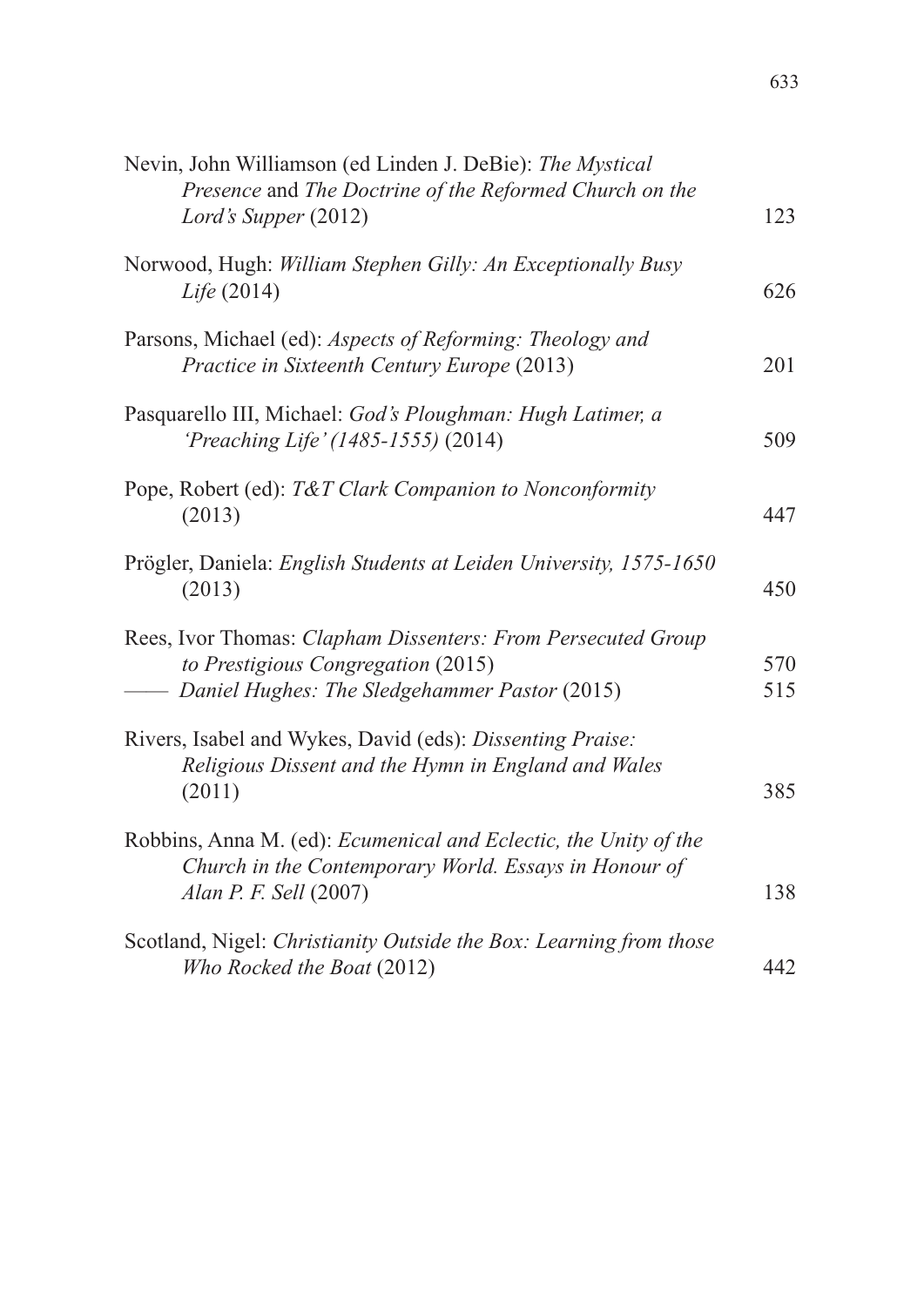| Sell, Alan P. F.: Christ and Controversy: The Person of Christ in<br>Nonconformist Thought and Ecclesial Experience, 1600-               |     |
|------------------------------------------------------------------------------------------------------------------------------------------|-----|
| 2000 (2011)                                                                                                                              | 510 |
| - Confessing the Faith Yesterday and Today: Essays<br>Reformed, Dissenting, and Catholic (2013)                                          | 383 |
| - One Ministry, Many Ministries: A Case Study from the                                                                                   |     |
| Reformed Tradition (2014)                                                                                                                | 566 |
| - Philosophy, History, and Theology: Selected Reviews 1975-<br>2011 (2012)                                                               | 71  |
| - The Theological Education of the Ministry: Soundings in the<br>British Reformed and Dissenting Traditions (2013)                       | 562 |
| Sell, Alan P. F. (ed): The Great Ejectment of 1662: Its Antecedents,<br>Aftermath and Ecumenical Significance (2012)                     | 64  |
| Templeton, Julian and Riglin, Keith (eds): Reforming Worship:<br>English Reformed Principles and Practice (2012)                         | 387 |
| Vliet, Jan van: The Rise of Reformed System: The Intellectual<br>Heritage of William Ames (2013)                                         | 561 |
| Welker, Michael with Michael Weinrich and Ulrich Möller (eds):<br>Calvin Today: Reformed Theology and the Future of the<br>Church (2011) | 441 |
|                                                                                                                                          |     |
| Whitley, Laurence A. B.: A Great Deliverance: Ecclesiastical Lay<br>Patronage in Scotland until 1750 (2013)                              | 444 |
| Wordsworth, R. B. (ed): The Cockermouth Congregational Church<br>Book (1651-c.1765) (2012)                                               | 68  |
| Yrigoyen Jr, Charles: T & T Clark Companion to Methodism                                                                                 |     |
| (2010)                                                                                                                                   | 130 |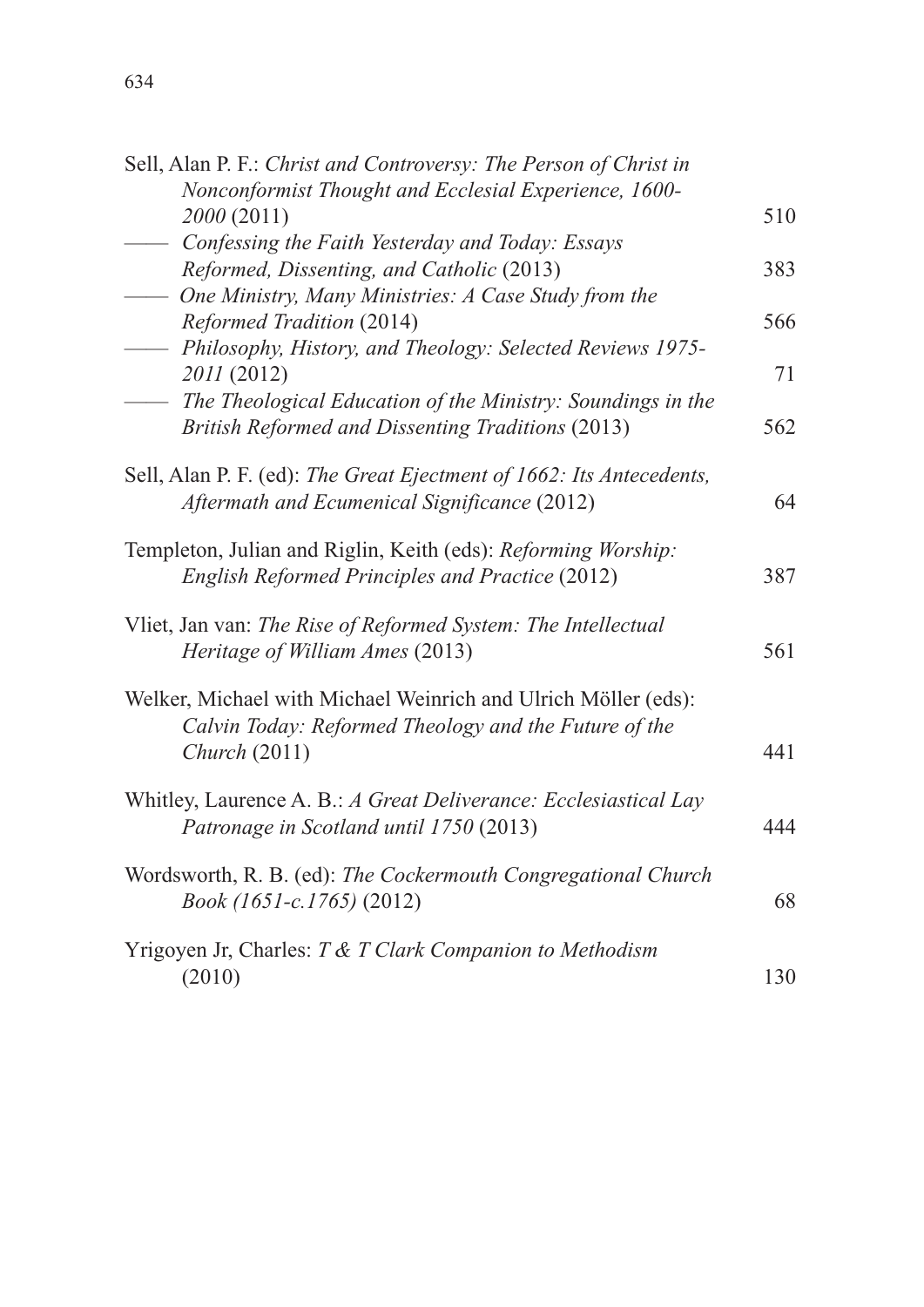| [1662] From 1660-1662: A Story of Disappointed Hopes by<br>Stephen Orchard                                                                                                                                                                  | 143       |
|---------------------------------------------------------------------------------------------------------------------------------------------------------------------------------------------------------------------------------------------|-----------|
|                                                                                                                                                                                                                                             |           |
| [1662] Remembering 1662 by David M. Thompson                                                                                                                                                                                                | 154       |
| [1662] Some Unfinished Business from The Great Ejectment of<br>1662 by David R. Peel                                                                                                                                                        | 171       |
| Ashby, John, Thetford Congregationalism and the Departure of, by<br>Gerard Charmley                                                                                                                                                         | 460       |
| [Assembly addresses] "Fathers and Brethren": Addresses by<br>Chairmen of the Congregational Union of England and<br>Wales (1940-1965) and Presidents of the Congregational<br>Church in England and Wales (1966-1972), by Anthony<br>Tucker |           |
| Part I<br>Part II                                                                                                                                                                                                                           | 42<br>108 |
| [Avenue Congregational Church, Southampton] The Avenue<br>Quartet: Exemplars of Edwardian Congregationalism by<br>Roger Ottewill                                                                                                            | 227       |
| [Bance, Edward] The Avenue Quartet: Exemplars of Edwardian<br>Congregationalism by Roger Ottewill                                                                                                                                           | 241       |
| Baxter, Richard, and Heart Work by Alan Argent                                                                                                                                                                                              | 610       |
| Belgrave Chapel, Richard Westrope and, by Gerard Charmley                                                                                                                                                                                   | 207       |
| Bishop's Waltham and Botley Congregational Churches, 1894-<br>1924, Revd Samuel Longmore's Pastorate at, by Roger<br><i>Ottewill</i>                                                                                                        | 598       |
| Buchman, Frank, and Westminster College by Fleur Houston                                                                                                                                                                                    | 544       |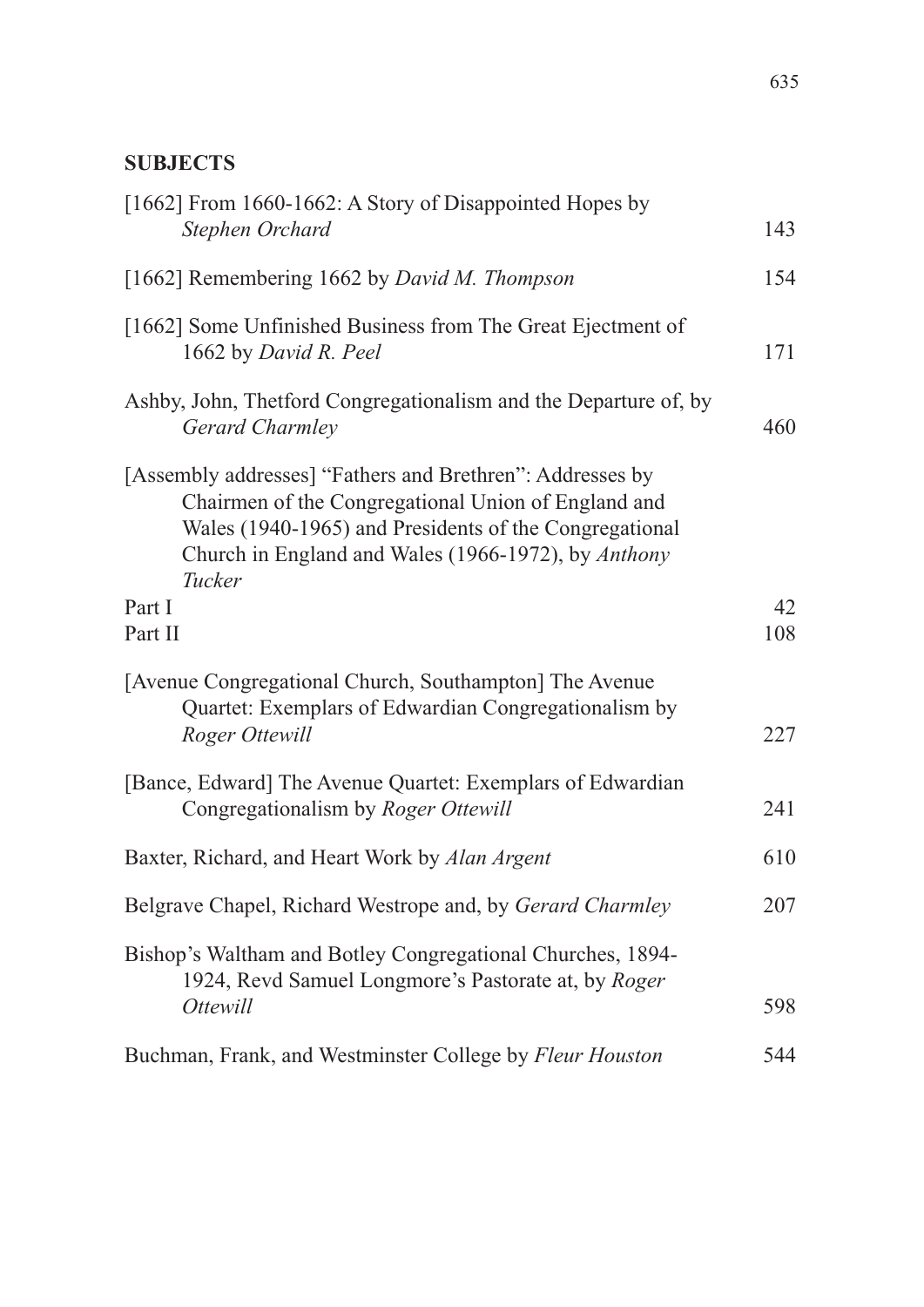| 636 |  |  |  |
|-----|--|--|--|
|     |  |  |  |
|     |  |  |  |

| [Congregational Chairmen & Presidents] "Fathers and Brethren":<br>Addresses by Chairmen of the Congregational Union of<br>England and Wales (1940-1965) and Presidents of the<br>Congregational Church in England and Wales (1966-1972),<br>by Anthony Tucker |           |
|---------------------------------------------------------------------------------------------------------------------------------------------------------------------------------------------------------------------------------------------------------------|-----------|
| Part I<br>Part II                                                                                                                                                                                                                                             | 42<br>108 |
| [Congregational ministry] Spare-time Ministry: Ordained "AR" -<br>the Story of an Anomaly (perhaps) Removed by Nigel<br>Lemon                                                                                                                                 | 358       |
| [Congregational ministry] The Unsung Ministers of<br>Congregationalism's List B by Alan P. F. Sell                                                                                                                                                            | 339       |
| Congregationalism $1972-2000$ – Reflecting on the decisions of<br>1972: a Survey by Alan Argent                                                                                                                                                               | 424       |
| [Crossley family] Industry, Philanthropy and Christian Citizenship:<br>the Great Paternalists by Clyde Binfield                                                                                                                                               | 282       |
| Derbyshire Congregationalism, James Gawthorn and, by Stephen<br>Orchard                                                                                                                                                                                       | 3         |
| [discipline] Beer, Bankruptcy and Baptists: The Welsh Ministerial<br>Slander case of 1894 by Gerard Charmley                                                                                                                                                  | 91        |
| [empire] Prophets of the Kingdom or Apologists for Empire?<br>Churches and Theologians on the Way to 1914 by Keith<br><i>Clements</i>                                                                                                                         | 527       |
| Erbery, William, (1604-1654): "The honest heretique"<br>by John I. Morgans                                                                                                                                                                                    | 395       |
| First World War see Great War                                                                                                                                                                                                                                 |           |
| Gawthorn, James, and Derbyshire Congregationalism<br>by Stephen Orchard                                                                                                                                                                                       | 3         |
| [Germany] A Visit to the Prisons of the Ruhr and the Rhineland: an<br>Exercise in Church Diplomacy by Fleur Houston                                                                                                                                           | 371       |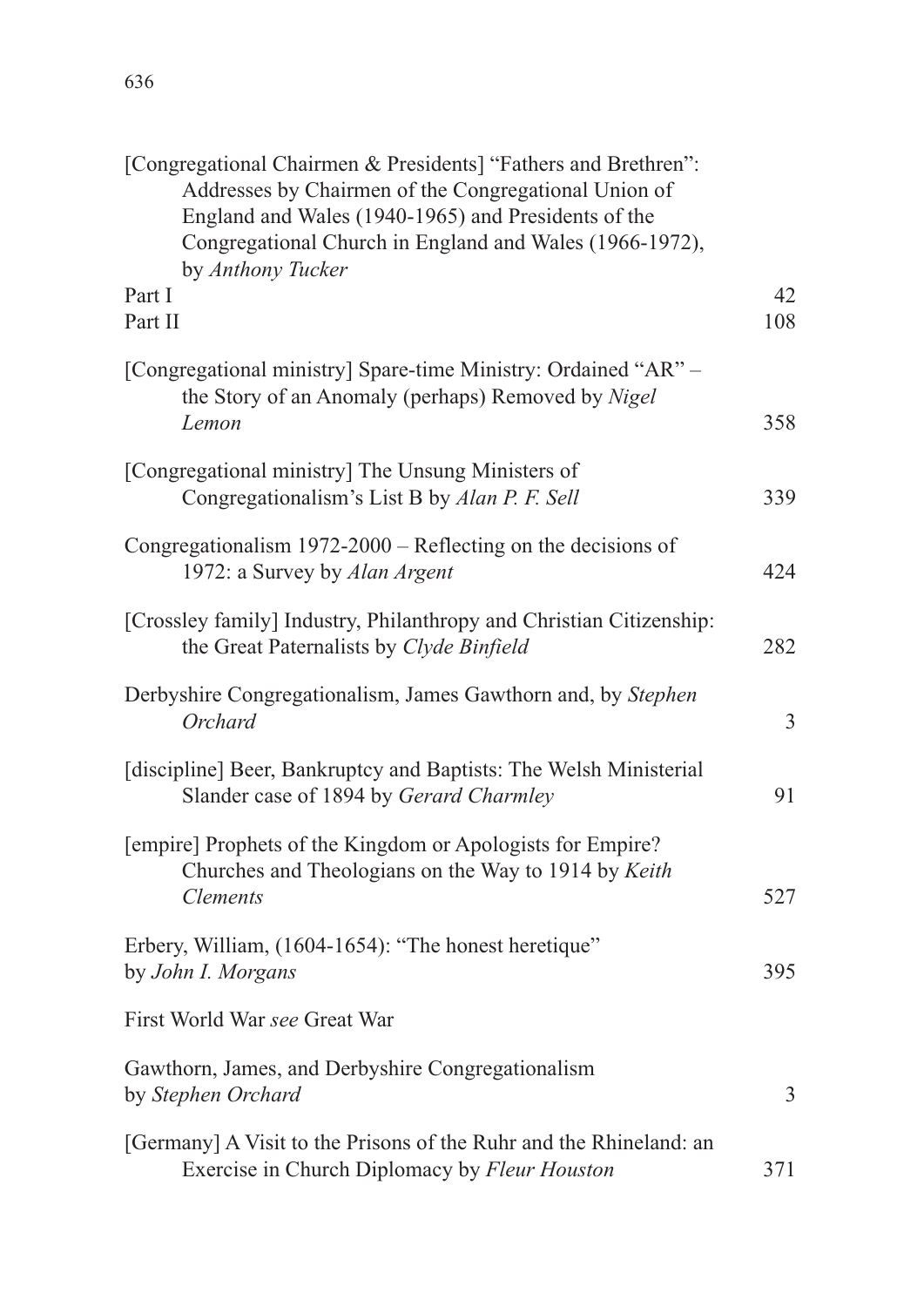| [Great Ejectment] From 1660-1662: A Story of Disappointed<br>Hopes by Stephen Orchard                                                    | 143 |
|------------------------------------------------------------------------------------------------------------------------------------------|-----|
| Great Ejectment of 1662, Some Unfinished Business from the, by<br>David R. Peel                                                          | 171 |
| [Great Ejectment] Remembering 1662 by David M. Thompson                                                                                  | 154 |
| [Great War] Conscription, Conscience and Building God's<br>Kingdom: Welsh Nonconformists and the Great War by<br>Robert Pope             | 575 |
| [Great War] "In the Open Country of Action and Enquiry":<br>John Oman and the Great War by Fleur Houston                                 | 22  |
| [Great War] Prophets of the Kingdom or Apologists for Empire?<br>Churches and Theologians on the Way to 1914 by Keith<br><b>Clements</b> | 527 |
| [Halifax] Industry, Philanthropy and Christian Citizenship: the<br>Great Paternalists by Clyde Binfield                                  | 282 |
| Industry, Philanthropy and Christian Citizenship: the Great<br>Paternalists by Clyde Binfield                                            | 267 |
| [Lankester, Harold Butler] The Avenue Quartet: Exemplars of<br>Edwardian Congregationalism by Roger Ottewill                             | 243 |
| [Leeds] Richard Westrope and Belgrave Chapel by Gerard<br>Charmley                                                                       | 207 |
| [Lemon, James] The Avenue Quartet: Exemplars of Edwardian<br>Congregationalism by Roger Ottewill                                         | 236 |
| [Lever, W. H. ] Industry, Philanthropy and Christian Citizenship:<br>the Great Paternalists by Clyde Binfield                            | 296 |
| List B, The Unsung Ministers of Congregationalism's, by Alan P.<br>F. Sell                                                               | 339 |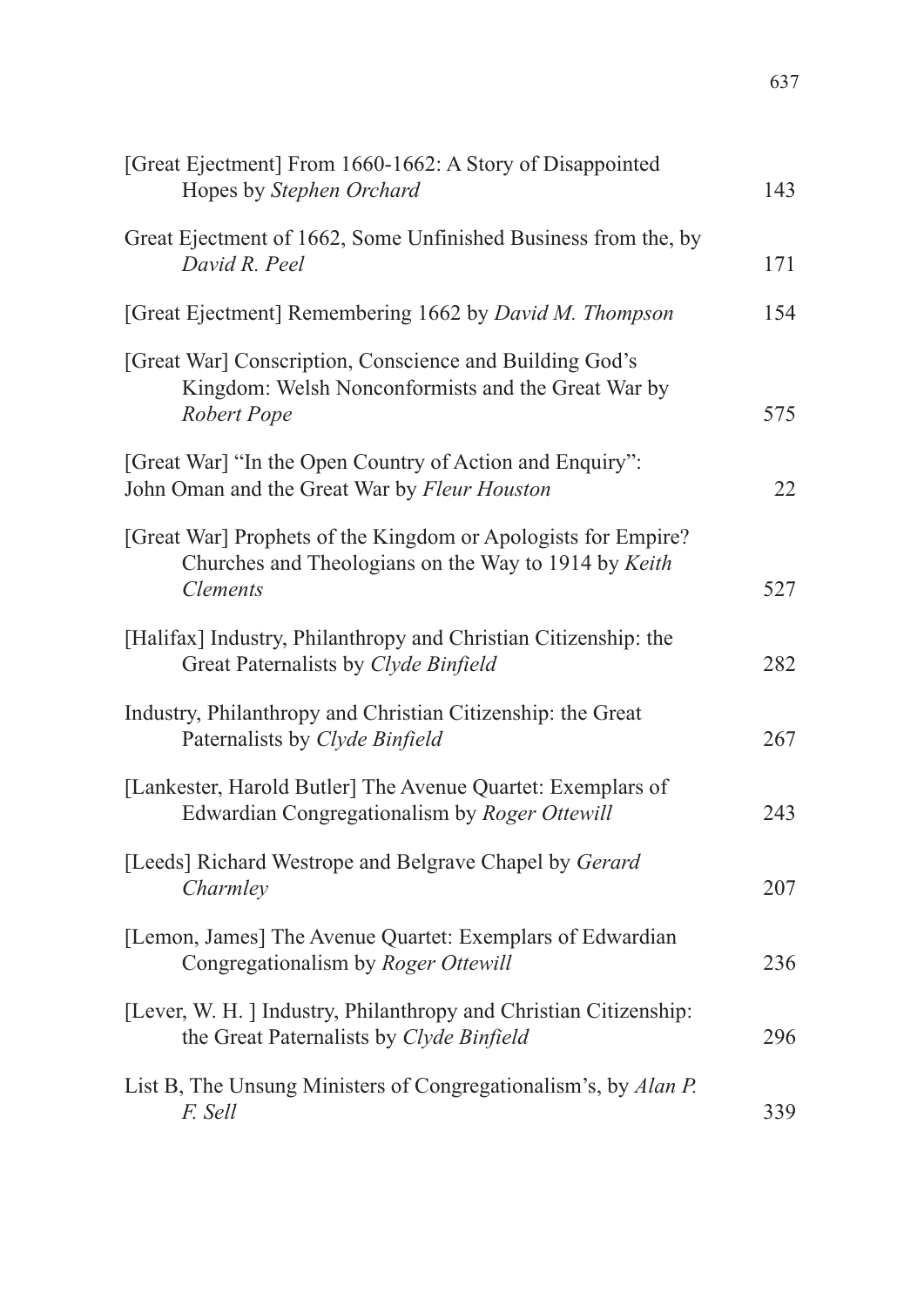| Longmore, Revd Samuel, his Pastorate at Bishop's Waltham and<br>Botley Congregational Churches, 1894-1924 by Roger<br><i>Ottewill</i>                                                                               | 598 |
|---------------------------------------------------------------------------------------------------------------------------------------------------------------------------------------------------------------------|-----|
| [Manning, Bernard Lord] Gentlemen and Scholars: Some<br>Congregational reflections on Charles Wesley's "Wrestling<br>Jacob" by Alan Argent                                                                          | 81  |
| [ministry] Spare-time Ministry: Ordained "AR" – the Story of an<br>Anomaly (perhaps) Removed by Nigel Lemon                                                                                                         | 358 |
| [ministry] The Unsung Ministers of Congregationalism's List B by<br>Alan P. F. Sell                                                                                                                                 | 339 |
| Mission and other Faiths Committee of the United Reformed<br>Church: an assessment by John M. Parry                                                                                                                 | 408 |
| Moderators, The Gifts and Graces of the, by David Peel                                                                                                                                                              | 480 |
| [Morris, William Isaac] Beer, Bankruptcy and Baptists: The Welsh<br>Ministerial Slander case of 1894 by Gerard Charmley                                                                                             | 91  |
| [Northumberland] Presbytery in Northumberland: Five Hundred<br>Years of Dissent: a paper to mark the hundredth anniversary<br>of the founding of the Presbyterian Historical Society of<br>England by James Breslin | 248 |
| [Nuttall, Geoffrey F.] Gentlemen and Scholars: Some<br>Congregational reflections on Charles Wesley's "Wrestling<br>Jacob" by Alan Argent                                                                           | 83  |
| [Oman, John] A Visit to the Prisons of the Ruhr and the Rhineland:<br>an Exercise in Church Diplomacy by Fleur Houston                                                                                              | 371 |
| [Oman, John] "In the Open Country of Action and Enquiry": John<br>Oman and the Great War by Fleur Houston                                                                                                           | 22  |
| [ordination] Spare-time Ministry: Ordained "AR" - the Story of an<br>Anomaly (perhaps) Removed by Nigel Lemon                                                                                                       | 358 |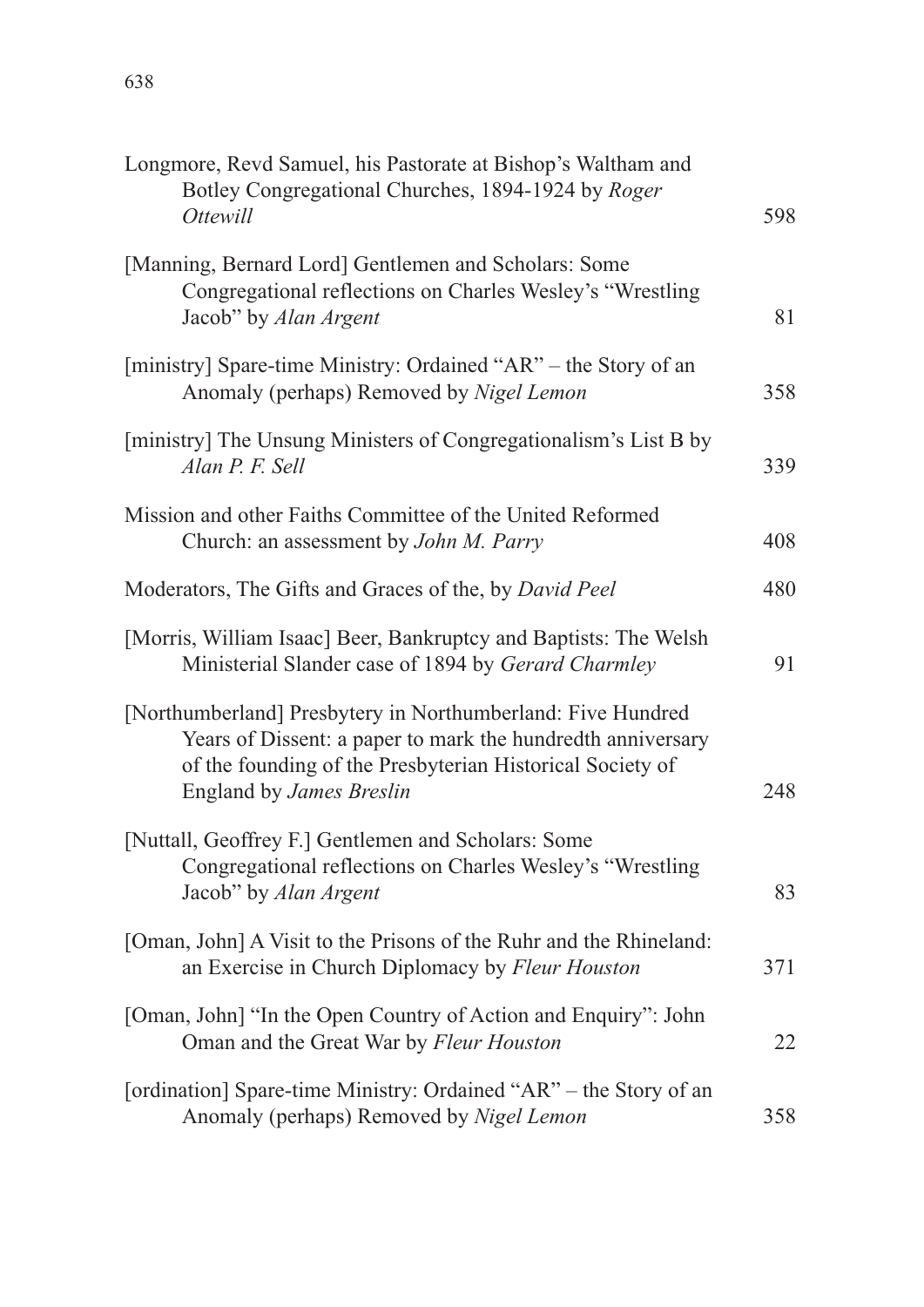| [Osborne, Henry Alfred Grant] The Unsung Ministers of<br>Congregationalism's List B by Alan P. F. Sell                                                                                                    | 353      |
|-----------------------------------------------------------------------------------------------------------------------------------------------------------------------------------------------------------|----------|
| [other faiths] Working with people of other faiths within the United<br>Reformed Church: an assessment of the Mission and other<br>Faiths Committee by John M. Parry                                      | 408      |
| [philanthropic paternalism] Industry, Philanthropy and Christian<br>Citizenship: the Great Paternalists by Clyde Binfield                                                                                 | 267      |
| [Port Sunlight] Industry, Philanthropy and Christian Citizenship:<br>the Great Paternalists by Clyde Binfield                                                                                             | 305, 321 |
| Presbytery in Northumberland: Five Hundred Years of Dissent: a<br>paper to mark the hundredth anniversary of the founding of<br>the Presbyterian Historical Society of England by James<br><b>Breslin</b> | 248      |
| Prison Visits in the Ruhr and the Rhineland: an Exercise in Church<br>Diplomacy by Fleur Houston                                                                                                          | 371      |
| Prophets of the Kingdom or Apologists for Empire? Churches and<br>Theologians on the Way to 1914 by Keith Clements                                                                                        | 527      |
| Puritan Worship in Westminster Abbey 1650-1660, The Setting for,<br>by Malcolm Lovibond                                                                                                                   | 185      |
| [Salt, Titus] Industry, Philanthropy and Christian Citizenship: the<br>Great Paternalists by Clyde Binfield                                                                                               | 273      |
| [Southampton] The Avenue Quartet: Exemplars of Edwardian<br>Congregationalism by Roger Ottewill                                                                                                           | 227      |
| [Spencer, Henry] The Avenue Quartet: Exemplars of Edwardian<br>Congregationalism by Roger Ottewill                                                                                                        | 232      |
| Thetford Congregationalism and the Departure of John Ashby by<br>Gerard Charmley                                                                                                                          | 460      |